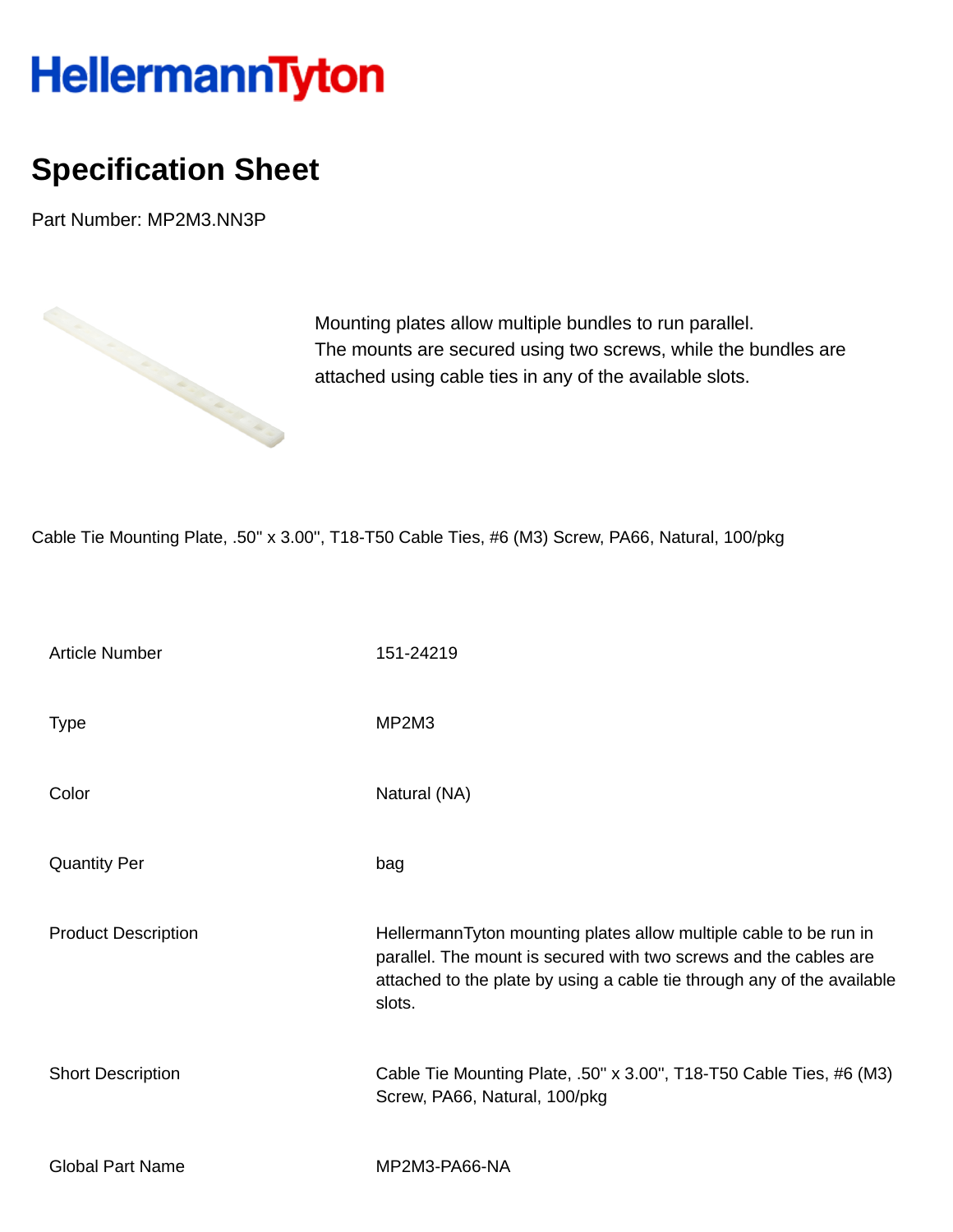| Length L (Imperial)                   | 3.0                             |  |  |
|---------------------------------------|---------------------------------|--|--|
| Length L (Metric)                     | 76.2                            |  |  |
| <b>Fixation Method</b>                | <b>Screw Mounting and Rivet</b> |  |  |
| Width W (Imperial)                    | 0.5                             |  |  |
| Width W (Metric)                      | 12.7                            |  |  |
| <b>Cable Ties</b>                     | T18 - T50                       |  |  |
| Height H (Imperial)                   | 0.125                           |  |  |
| Height H (Metric)                     | 3.2                             |  |  |
| Cable Tie Width Max (Imperial)        | 0.2                             |  |  |
| Cable Tie Width Max (Metric)          | 5.2                             |  |  |
| Mounting Hole Diameter D (Imperial)   | 0.14                            |  |  |
| Mounting Hole Diameter D (Metric)     | 3.7 mm                          |  |  |
| Mounting Hole Diameter D Max (Metric) | 3.7                             |  |  |
| Mounting Hole Centers (Imperial)      | 1.25                            |  |  |